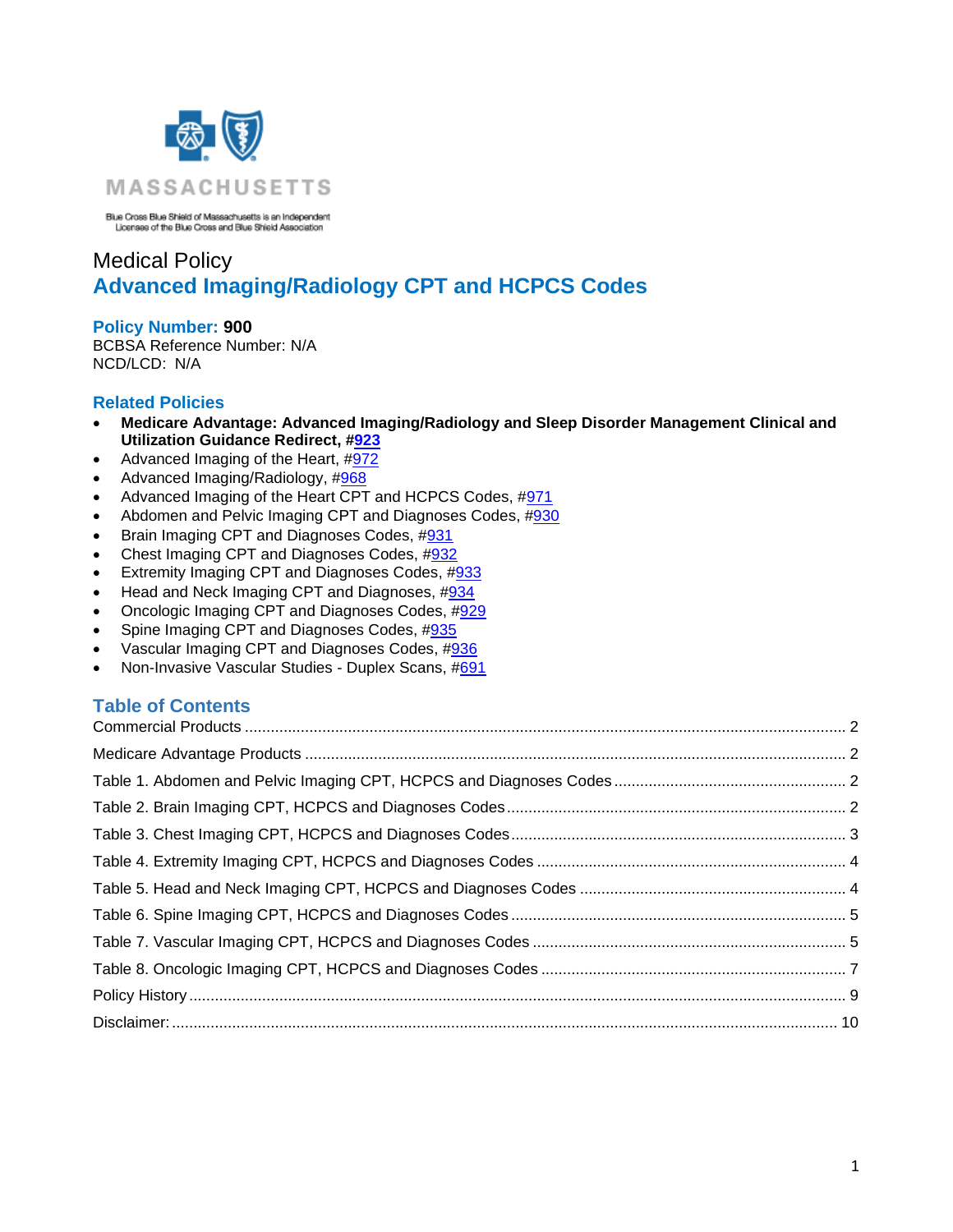# <span id="page-1-0"></span>**Commercial Products**

The following CPT and HCPCS codes are in-scope under the AIM High Technology Radiology Management Program for Commercial Managed Care (HMO and POS) and Commercial PPO and EPO. For medical necessity criteria, see [AIM Clinical Appropriateness Guidelines for Advanced Imaging/Radiology.](http://www.aimspecialtyhealth.com/CG-Radiology.html)

# <span id="page-1-1"></span>**Medicare Advantage Products**

The following CPT and HCPCS codes are in-scope under the AIM Advanced Imaging/Radiology Management Program for Medicare HMO and PPO.For medical necessity criteria, see [AIM Clinical Appropriateness](http://www.aimspecialtyhealth.com/CG-Radiology.html)  [Guidelines for Advanced Imaging/Radiology.](http://www.aimspecialtyhealth.com/CG-Radiology.html)

### <span id="page-1-2"></span>**Table 1. Abdomen and Pelvic Imaging CPT, HCPCS and Diagnoses Codes**

You may access [the Abdomen and Pelvis](https://www.bluecrossma.org/medical-policies/sites/g/files/csphws2091/files/acquiadam-assets/930%20AIM%20%20Abdomen%20and%20Pelvic%20Imaging%20CPT%20and%20Diagnoses%20Codes%20prn.pdf) Imaging Diagnoses Codes (#930) here. *The following codes may be applicable to abdominal and pelvic imaging and may not be all-inclusive*.

| <b>CPT codes</b> | <b>Code Description</b>                                                                        |
|------------------|------------------------------------------------------------------------------------------------|
| 0648T            | Quantitative magnetic resonance for analysis of tissue composition (eg, fat, iron, water       |
|                  | content), including multiparametric data acquisition, data preparation and transmission,       |
|                  | interpretation and report, obtained without diagnostic MRI examination of the same anatomy     |
|                  | (eg, organ, gland, tissue, target structure) during the same session; single organ             |
| 0649T            | Quantitative magnetic resonance for analysis of tissue composition (eq. fat, iron, water       |
|                  | content), including multiparametric data acquisition, data preparation and transmission,       |
|                  | interpretation and report, obtained with diagnostic MRI examination of the same anatomy (eg,   |
|                  | organ, gland, tissue, target structure); single organ (List separately in addition to code for |
|                  | primary procedure)                                                                             |
| 72192            | CT pelvis without contrast                                                                     |
| 72193            | CT pelvis with contrast                                                                        |
| 72194            | CT pelvis without contrast, followed by re-imaging with contrast                               |
| 72195            | MRI pelvis without contrast                                                                    |
| 72196            | MRI pelvis with contrast                                                                       |
| 72197            | MRI pelvis without contrast, followed by re-imaging with contrast                              |
| 74150            | CT abdomen without contrast                                                                    |
| 74160            | CT abdomen with contrast                                                                       |
| 74170            | CT abdomen without contrast, followed by re-imaging with contrast                              |
| 74176            | CT abdomen and pelvis without contrast                                                         |
| 74177            | CT abdomen and pelvis with contrast                                                            |
| 74178            | CT abdomen and pelvis without contrast in one or both body regions, followed by re-imaging     |
|                  | with contrast                                                                                  |
| 74181            | MRI abdomen without contrast                                                                   |
| 74182            | MRI abdomen with contrast                                                                      |
| 74183            | MRI abdomen without contrast, followed by re-imaging with contrast                             |
| 74261            | CT colonography diagnostic, including image post-processing, without contrast                  |
| 74262            | CT colonography diagnostic, including image post-processing, with contrast including non-      |
|                  | contrast images, if performed                                                                  |
| 74263            | CT colonography screening, including image post-processing                                     |
| 74712            | MRI fetal, including placental and maternal pelvic imaging when performed, single or first     |
|                  | gestation                                                                                      |
| 74713            | MRI fetal, including placental and maternal pelvic imaging when performed, each additional     |
|                  | gestation                                                                                      |
| <b>HCPCS</b>     | <b>Code Description</b>                                                                        |
| None             | None                                                                                           |

#### <span id="page-1-3"></span>**Table 2. Brain Imaging CPT, HCPCS and Diagnoses Codes**

[You may access the Brain Imaging Diagnoses Codes](https://www.bluecrossma.org/medical-policies/sites/g/files/csphws2091/files/acquiadam-assets/931%20AIM%20Brain%20Imaging%20CPT%20and%20Diagnoses%20Codes%20prn.pdf) (#931) here.

*The following codes may be applicable to brain imaging and may not be all-inclusive.*

| <b>CPT codes</b> | <b>Ⅰ Code Description</b>                                                                     |
|------------------|-----------------------------------------------------------------------------------------------|
| $0042$ T         | Cerebral perfusion analysis using computed tomography with contrast administration, including |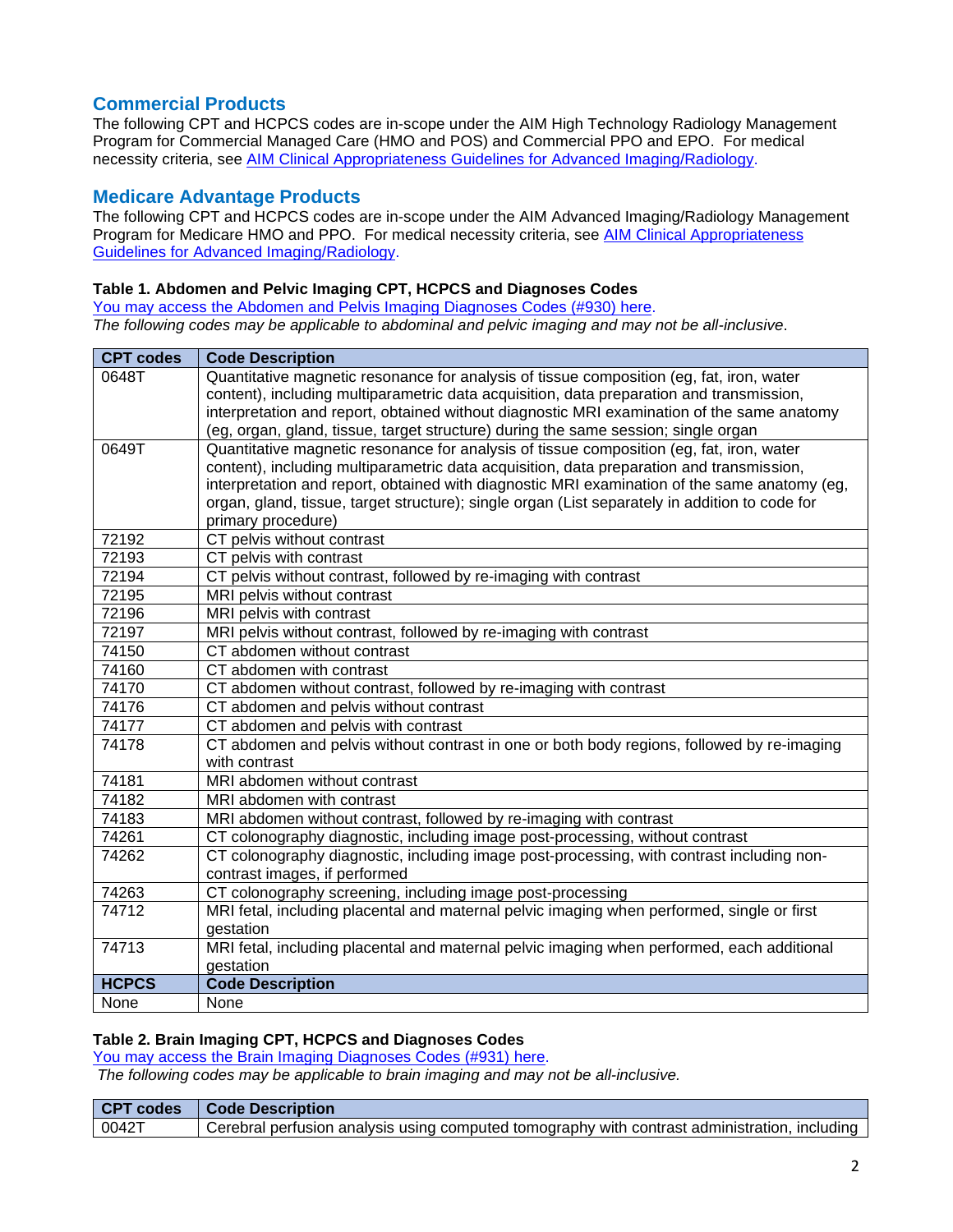|              | post-processing of parametric maps with determination of cerebral blood flow, cerebral blood<br>volume, and mean transit time |
|--------------|-------------------------------------------------------------------------------------------------------------------------------|
| 70450        | CT head/brain, without contrast                                                                                               |
| 70460        | CT head/brain, with contrast                                                                                                  |
| 70470        | CT head/brain, without contrast, followed by re-imaging with contrast                                                         |
| 70480        | CT orbit, sella, or posterior fossa or outer, middle or inner ear, without contrast                                           |
| 70481        | CT orbit, sella, or posterior fossa or outer, middle or inner ear, with contrast                                              |
| 70482        | CT orbit, sella, or posterior fossa or outer, middle or inner ear, without contrast, followed by re-                          |
|              | imaging with contrast                                                                                                         |
| 70551        | MRI brain (including brain stem), without contrast                                                                            |
| 70552        | MRI brain (including brain stem), with contrast                                                                               |
| 70553        | MRI brain (including brain stem), without contrast, followed by re-imaging with contrast                                      |
| 70554        | MRI brain functional, not requiring physician or psychologist administration                                                  |
| 70555        | MRI brain functional, requiring physician or psychologist administration of entire                                            |
|              | neurofunctional testing                                                                                                       |
| 76390        | MRI spectroscopy                                                                                                              |
| 78608        | Brain imaging PET, metabolic evaluation                                                                                       |
| 78609        | Brain imaging PET, perfusion evaluation                                                                                       |
| <b>HCPCS</b> | <b>Code Description</b>                                                                                                       |
| None         | None                                                                                                                          |

#### <span id="page-2-0"></span>**Table 3. Chest Imaging CPT, HCPCS and Diagnoses Codes**

[You may access the Chest Imaging Diagnoses Codes](https://www.bluecrossma.org/medical-policies/sites/g/files/csphws2091/files/acquiadam-assets/932%20AIM%20Chest%20Imaging%20CPT%20and%20Diagnoses%20Codes%20prn.pdf) (#932) here.

*The following codes may be applicable to chest imaging and may not be all-inclusive.*

| <b>CPT codes</b> | <b>Code Description</b>                                                                  |
|------------------|------------------------------------------------------------------------------------------|
| 0633T            | Computed tomography, breast, including 3D rendering, when performed, unilateral; without |
|                  | contrast material                                                                        |
| 0634T            | Computed tomography, breast, including 3D rendering, when performed, unilateral; with    |
|                  | contrast material(s)                                                                     |
| 0635T            | Computed tomography, breast, including 3D rendering, when performed, unilateral; without |
|                  | contrast, followed by contrast material(s)                                               |
| 0636T            | Computed tomography, breast, including 3D rendering, when performed, bilateral; without  |
|                  | contrast material(s)                                                                     |
| 0637T            | Computed tomography, breast, including 3D rendering, when performed, bilateral; with     |
|                  | contrast material(s)                                                                     |
| 0638T            | Computed tomography, breast, including 3D rendering, when performed, bilateral; without  |
|                  | contrast, followed by contrast material(s)                                               |
| 71250            | Computed tomography, thorax, diagnostic; without contrast material                       |
| 71260            | Computed tomography, thorax, diagnostic; with contrast material(s)                       |
| 71270            | Computed tomography, thorax, diagnostic; without contrast material, followed by contrast |
|                  | material(s) and further sections                                                         |
| 71271            | Computed tomography, thorax, low dose for lung cancer screening, without contrast        |
|                  | material(s)                                                                              |
| 71550            | MRI chest, without contrast                                                              |
| 71551            | MRI chest, with contrast                                                                 |
| 71552            | MRI chest, without contrast, followed by re-imaging with contrast                        |
| 77046            | MRI breast without contrast material(s); unilateral                                      |
| 77047            | MRI breast without contrast material(s); bilateral                                       |
| 77048            | MRI breast without and with contrast with CAD; unilateral                                |
| 77049            | MRI breast without and with contrast with CAD; bilateral                                 |
| 78811            | PET imaging, limited area                                                                |
| 78812            | PET imaging, skull to mid-thigh                                                          |
| 78813            | PET imaging, whole body                                                                  |
| 78814            | PET imaging, with concurrently acquired CT for attenuation correction and anatomic       |
|                  | localization; limited area                                                               |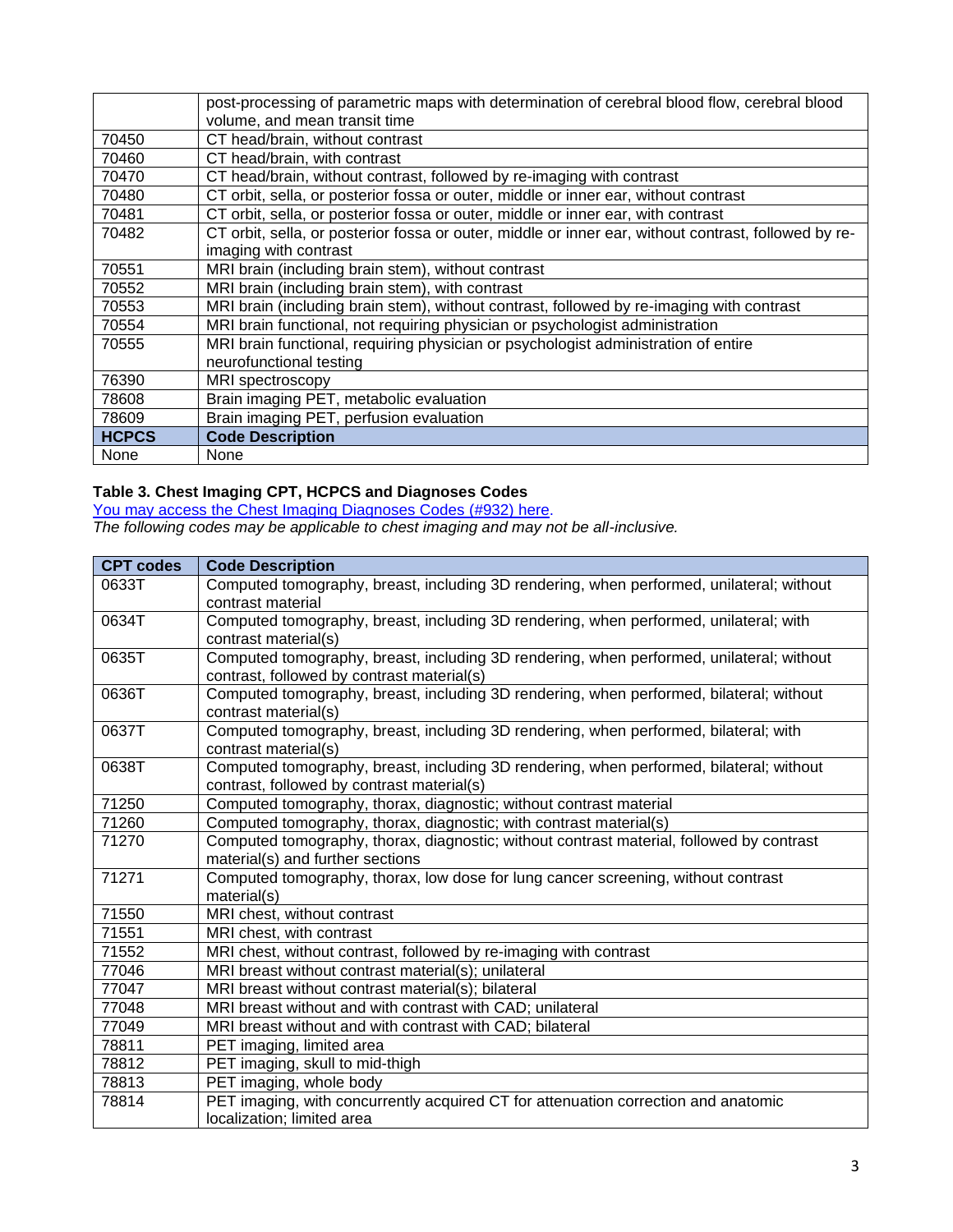| 78815        | PET imaging, with concurrently acquired CT for attenuation correction and anatomic |
|--------------|------------------------------------------------------------------------------------|
|              | localization; skull base to mid-thigh                                              |
| 78816        | PET imaging, with concurrently acquired CT for attenuation correction and anatomic |
|              | localization; whole body                                                           |
| <b>HCPCS</b> | <b>Code Description</b>                                                            |

#### <span id="page-3-0"></span>**Table 4. Extremity Imaging CPT, HCPCS and Diagnoses Codes**

[You may access the Extremities](https://www.bluecrossma.org/medical-policies/sites/g/files/csphws2091/files/acquiadam-assets/933%20AIM%20Extremity%20Imaging%20CPT%20and%20Diagnoses%20Codes%20prn.pdf) Imaging Diagnoses Codes (#933) here.

*The following codes may be applicable to extremity imaging and may not be all inclusive.*

| <b>CPT codes</b> | <b>Code Description</b>                                                               |
|------------------|---------------------------------------------------------------------------------------|
| 73200            | CT upper extremity, without contrast                                                  |
| 73201            | CT upper extremity, with contrast                                                     |
| 73202            | CT upper extremity, without contrast, followed by re-imaging with contrast            |
| 73218            | MRI upper extremity non-joint, without contrast                                       |
| 73219            | MRI upper extremity non-joint, with contrast                                          |
| 73220            | MRI upper extremity non-joint, without contrast, followed by re-imaging with contrast |
| 73221            | MRI upper extremity any joint, without contrast                                       |
| 73222            | MRI upper extremity any joint, with contrast                                          |
| 73223            | MRI upper extremity any joint, without contrast, followed by re-imaging with contrast |
| 73700            | CT lower extremity, without contrast                                                  |
| 73701            | CT lower extremity, with contrast                                                     |
| 73702            | CT lower extremity, without contrast, followed by re-imaging with contrast            |
| 73718            | MRI lower extremity non-joint, without contrast                                       |
| 73719            | MRI lower extremity non-joint, with contrast                                          |
| 73720            | MRI lower extremity non-joint, without contrast, followed by re-imaging with contrast |
| 73721            | MRI lower extremity any joint, without contrast                                       |
| 73722            | MRI lower extremity any joint, with contrast                                          |
| 73723            | MRI lower extremity any joint, without contrast, followed by re-imaging with contrast |
| 78811            | PET imaging, limited area                                                             |
| 78812            | PET imaging, skull to mid-thigh                                                       |
| 78813            | PET imaging, whole body                                                               |
| 78814            | PET imaging, with concurrently acquired CT for attenuation correction and anatomic    |
|                  | localization; limited area                                                            |
| 78815            | PET imaging, with concurrently acquired CT for attenuation correction and anatomic    |
|                  | localization; skull base to mid-thigh                                                 |
| 78816            | PET imaging, with concurrently acquired CT for attenuation correction and anatomic    |
|                  | localization; whole body                                                              |
| <b>HCPCS</b>     | <b>Code Description</b>                                                               |
| None             | None                                                                                  |

#### <span id="page-3-1"></span>**Table 5. Head and Neck Imaging CPT, HCPCS and Diagnoses Codes**

You [may access the Head and Neck Imaging](https://www.bluecrossma.org/medical-policies/sites/g/files/csphws2091/files/acquiadam-assets/934%20AIM%20Head%20and%20Neck%20Imaging%20CPT%20and%20Diagnoses%20Codes%20prn.pdf) Diagnoses Codes (#934) here.

*The following codes may be applicable to the head and neck imaging and may not be all inclusive.*

| <b>CPT codes</b> | <b>Code Description</b>                                                                             |
|------------------|-----------------------------------------------------------------------------------------------------|
| 70336            | MRI of the temporomandibular joint(s)                                                               |
| 70450            | CT head/brain, without contrast                                                                     |
| 70460            | CT head/brain, with contrast                                                                        |
| 70470            | CT head/brain, without contrast, followed by re-imaging with contrast                               |
| 70480            | CT of orbit, sella, or posterior fossa or outer, middle or inner ear, without contrast              |
| 70481            | CT of orbit, sella, or posterior fossa or outer, middle or inner ear, with contrast                 |
| 70482            | CT of orbit, sella, or posterior fossa or outer, middle or inner ear, without contrast, followed by |
|                  | re-imaging with contrast                                                                            |
| 70486            | CT of maxillofacial area, without contrast                                                          |
| 70487            | CT of maxillofacial area, with contrast                                                             |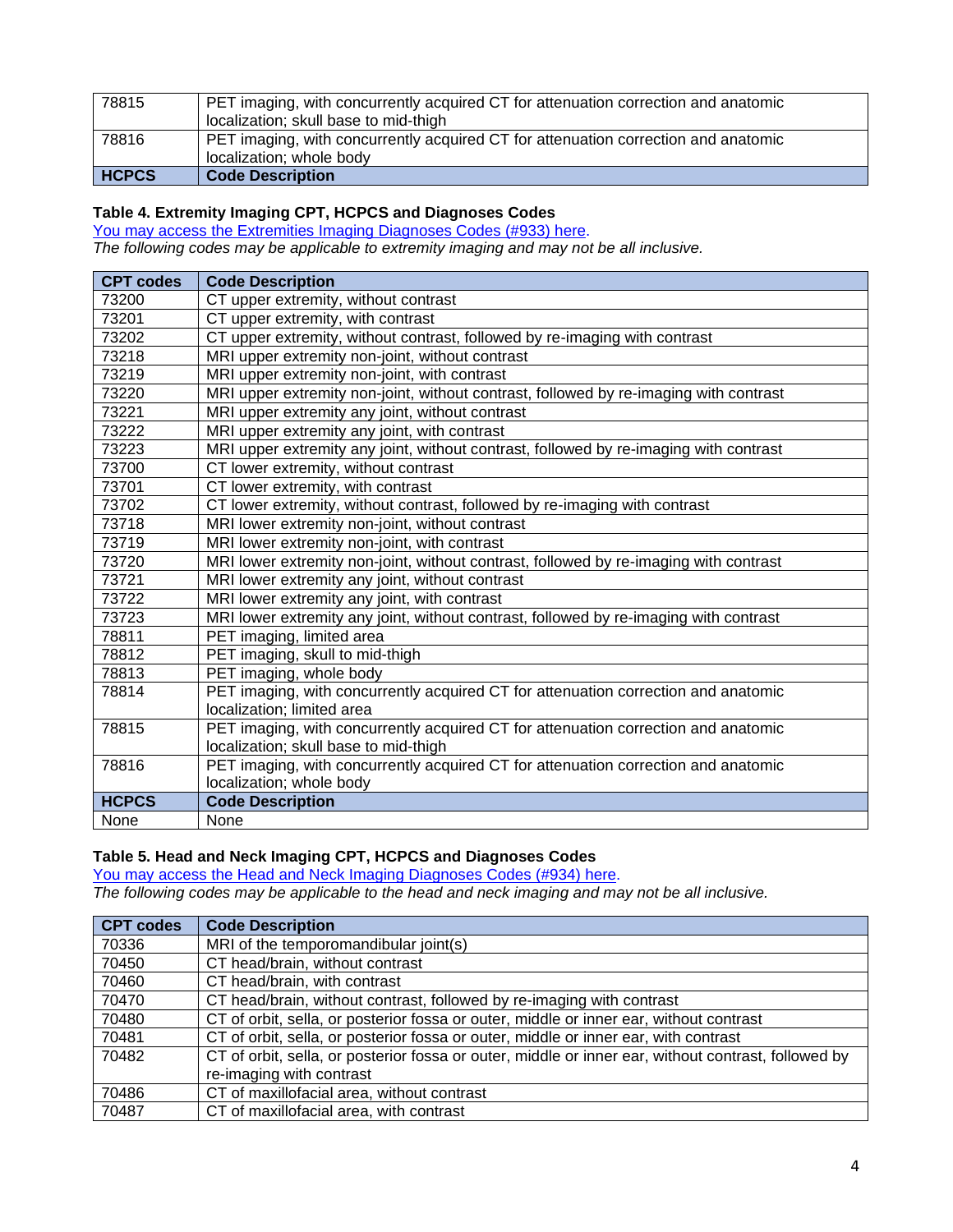| None         | <b>None</b>                                                                              |
|--------------|------------------------------------------------------------------------------------------|
| <b>HCPCS</b> | <b>Code Description</b>                                                                  |
| 70553        | MRI brain (including brain stem), without contrast, followed by re-imaging with contrast |
| 70552        | MRI brain (including brain stem), with contrast                                          |
| 70551        | MRI brain (including brain stem), without contrast                                       |
| 70543        | MRI orbit, face and neck, without contrast, followed by re-imaging with contrast         |
| 70542        | MRI orbit, face and neck, with contrast                                                  |
| 70540        | MRI orbit, face and neck, without contrast                                               |
| 70492        | CT, soft tissue neck, without contrast, followed by re-imaging with contrast             |
| 70491        | CT, soft tissue neck, with contrast                                                      |
| 70490        | CT, soft tissue neck, without contrast                                                   |
| 70488        | CT of maxillofacial area, without contrast, followed by re-imaging with contrast         |

#### <span id="page-4-0"></span>**Table 6. Spine Imaging CPT, HCPCS and Diagnoses Codes**

You may access the [Spine Imaging Diagnoses Codes](https://www.bluecrossma.org/medical-policies/sites/g/files/csphws2091/files/acquiadam-assets/935%20AIM%20Spine%20Imaging%20CPT%20and%20Diagnoses%20Codes%20prn.pdf) (#935) here.

*The following codes may be applicable to the spine imaging and may not be all-inclusive.*

| <b>CPT codes</b> | <b>Code Description</b>                                                            |
|------------------|------------------------------------------------------------------------------------|
| 72125            | CT cervical spine, without contrast                                                |
| 72126            | CT cervical spine, with contrast                                                   |
| 72127            | CT cervical spine, without contrast, followed by reimaging with contrast           |
| 72128            | CT thoracic spine, without contrast                                                |
| 72129            | CT thoracic spine, with contrast                                                   |
| 72130            | CT thoracic spine, without contrast, followed by reimaging with contrast           |
| 72131            | CT lumbar spine, without contrast                                                  |
| 72132            | CT lumbar spine, with contrast                                                     |
| 72133            | CT lumbar spine, without contrast, followed by reimaging with contrast             |
| 72141            | MRI cervical spine, without contrast                                               |
| 72142            | MRI cervical spine, with contrast                                                  |
| 72146            | MRI thoracic spine, without contrast                                               |
| 72147            | MRI thoracic spine, with contrast                                                  |
| 72148            | MRI lumbar spine, without contrast                                                 |
| 72149            | MRI lumbar spine, with contrast                                                    |
| 72156            | MRI cervical spine, without contrast, followed by reimaging with contrast          |
| 72157            | MRI thoracic spine, without contrast, followed by reimaging with contrast          |
| 72158            | MRI lumbar spine, without contrast, followed by reimaging with contrast            |
| 77078            | CT bone mineral density study, 1 or more sites, axial skeleton                     |
| 78811            | PET imaging, limited area                                                          |
| 78812            | PET imaging, skull to mid-thigh                                                    |
| 78813            | PET imaging, whole body                                                            |
| 78814            | PET imaging, with concurrently acquired CT for attenuation correction and anatomic |
|                  | localization; limited area                                                         |
| 78815            | PET imaging, with concurrently acquired CT for attenuation correction and anatomic |
|                  | localization; skull base to mid-thigh                                              |
| 78816            | PET imaging, with concurrently acquired CT for attenuation correction and anatomic |
|                  | localization; whole body                                                           |
| <b>HCPCS</b>     | <b>Code Description</b>                                                            |
| None             | None                                                                               |

#### <span id="page-4-1"></span>**Table 7. Vascular Imaging CPT, HCPCS and Diagnoses Codes**

[You may access the Vascular](https://www.bluecrossma.org/medical-policies/sites/g/files/csphws2091/files/acquiadam-assets/936%20AIM%20Vascular%20Imaging%20CPT%20and%20Diagnoses%20Codes%20prn.pdf) Imaging Diagnoses Codes (#936) here.

*The following codes may be applicable to the vascular imaging and may not be all inclusive.*

| CPT codes | <b>Code Description</b>   |
|-----------|---------------------------|
| 70450     | CT head, without contrast |
| 70460     | CT head, with contrast    |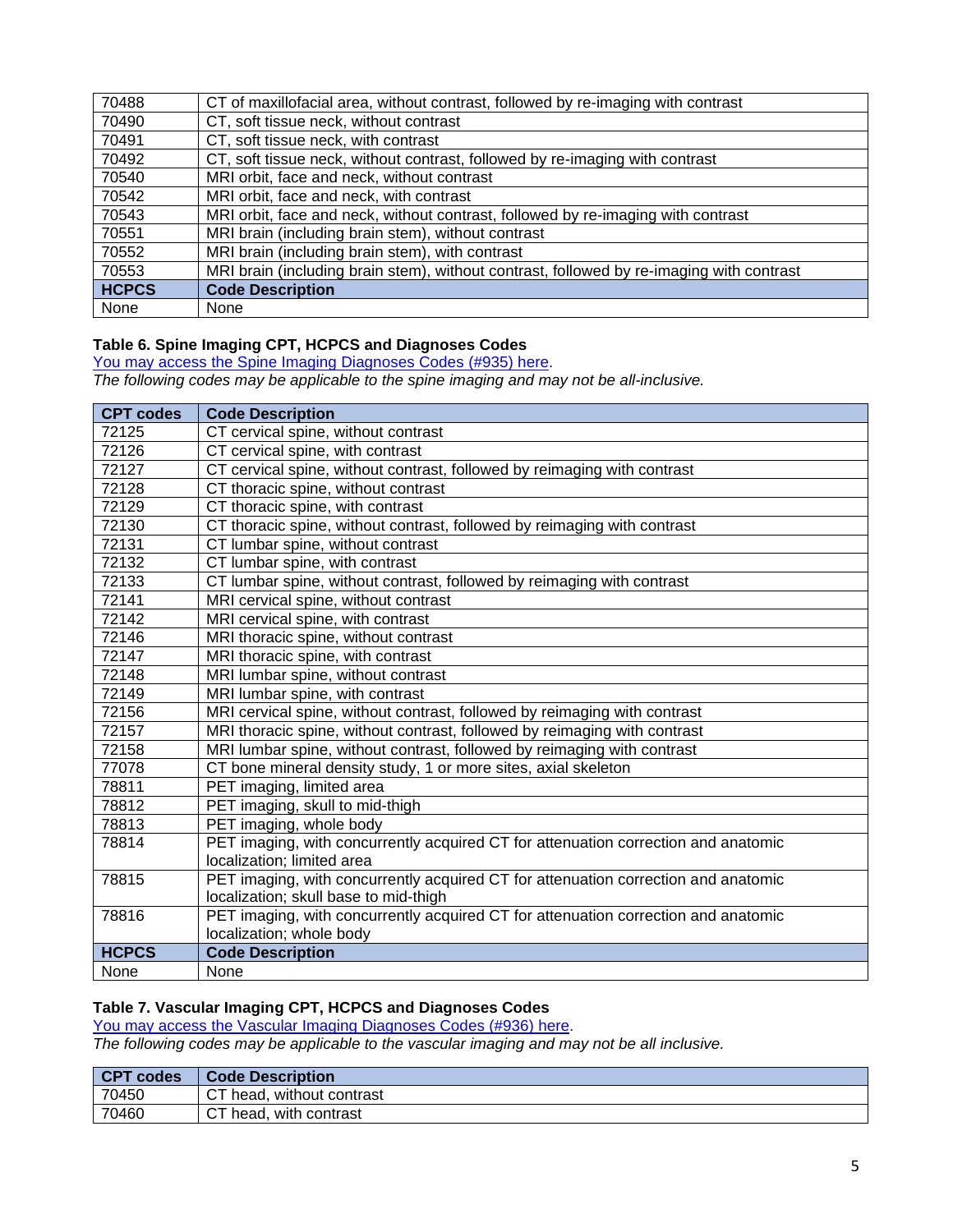| 70470 | CT head, without contrast, followed by re-imaging with contrast                                |
|-------|------------------------------------------------------------------------------------------------|
| 70496 | CT angiography head, with contrast material(s), including noncontrast images, if performed,    |
|       | and image post-processing                                                                      |
| 70498 | CT angiography neck, with contrast material(s), including noncontrast images, if performed,    |
|       | and image post-processing                                                                      |
| 70544 | MR angiography head, without contrast                                                          |
| 70545 | MR angiography head, with contrast                                                             |
| 70546 | MR angiography head, without contrast, followed by re-imaging with contrast                    |
| 70547 | MR angiography neck, without contrast                                                          |
| 70548 | MR angiography neck, with contrast                                                             |
| 70549 | MR angiography neck, without contrast, followed by re-imaging with contrast                    |
| 70551 | MRI head, without contrast                                                                     |
| 70552 | MRI head, with contrast                                                                        |
| 70553 | MRI head, without contrast, followed by re-imaging with contrast                               |
| 71250 | Computed tomography, thorax, diagnostic; without contrast material                             |
| 71260 | Computed tomography, thorax, diagnostic; with contrast material(s)                             |
| 71270 | Computed tomography, thorax, diagnostic; without contrast material, followed by contrast       |
|       | material(s) and further sections                                                               |
| 71275 | CT angiography of chest (non-coronary), with contrast material(s), including non-contrast      |
|       | images, if performed, and image post-processing                                                |
| 71550 | MRI chest, without contrast                                                                    |
| 71551 | MRI chest, with contrast                                                                       |
| 71552 | MRI chest, without contrast, followed by re-imaging with contrast                              |
| 71555 | MR angiography chest (excluding the myocardium) without contrast, followed by re-imaging       |
|       | with contrast                                                                                  |
| 72159 | MR angiography spinal canal                                                                    |
| 72191 | CT angiography pelvis, with contrast material(s), including non-contrast images, if performed, |
|       | and image post-processing                                                                      |
| 72192 | CT pelvis, without contrast                                                                    |
| 72193 | CT pelvis, with contrast                                                                       |
| 72194 | CT pelvis without contrast, followed by re-imaging with contrast                               |
| 72195 | MRI pelvis, without contrast                                                                   |
| 72196 | MRI pelvis, with contrast                                                                      |
| 72197 | MRI pelvis, without contrast, followed by re-imaging with contrast                             |
| 72198 | MR angiography pelvis; without contrast, followed by re-imaging with contrast                  |
| 73206 | CT angiography upper extremity, with contrast material(s), including non-contrast images, if   |
|       | performed, and image post-processing Vascular Imaging                                          |
| 73225 | MR angiography upper extremity, without and with contrast                                      |
| 73706 | CT angiography lower extremity, with contrast material(s), including noncontrast images, if    |
|       | performed, and image post-processing                                                           |
| 73725 | MR angiography lower extremity, without and with contrast                                      |
| 74150 | CT abdomen, without contrast                                                                   |
| 74160 | CT abdomen, with contrast                                                                      |
| 74170 | CT abdomen, without contrast, followed by re-imaging with contrast                             |
| 74174 | CT angiography abdomen and pelvis, with contrast material(s), including noncontrast images,    |
|       | if performed, and image post-processing                                                        |
| 74175 | CT angiography abdomen, with contrast material(s), including non-contrast images, if           |
|       | performed, and image post-processing                                                           |
| 74176 | CT abdomen and pelvis, without contrast                                                        |
| 74177 | CT abdomen and pelvis, with contrast                                                           |
| 74178 | CT abdomen and pelvis, without contrast, followed by re-imaging with contrast                  |
| 74181 | MRI abdomen, without contrast                                                                  |
| 74182 | MRI abdomen, with contrast                                                                     |
| 74183 | MRI abdomen, without contrast, followed by re-imaging with contrast                            |
| 74185 | MR angiography abdomen; without or with contrast                                               |
| 75635 | CT angiography abdominal aorta and bilateral iliofemoral lower extremity runoff, with contrast |
|       |                                                                                                |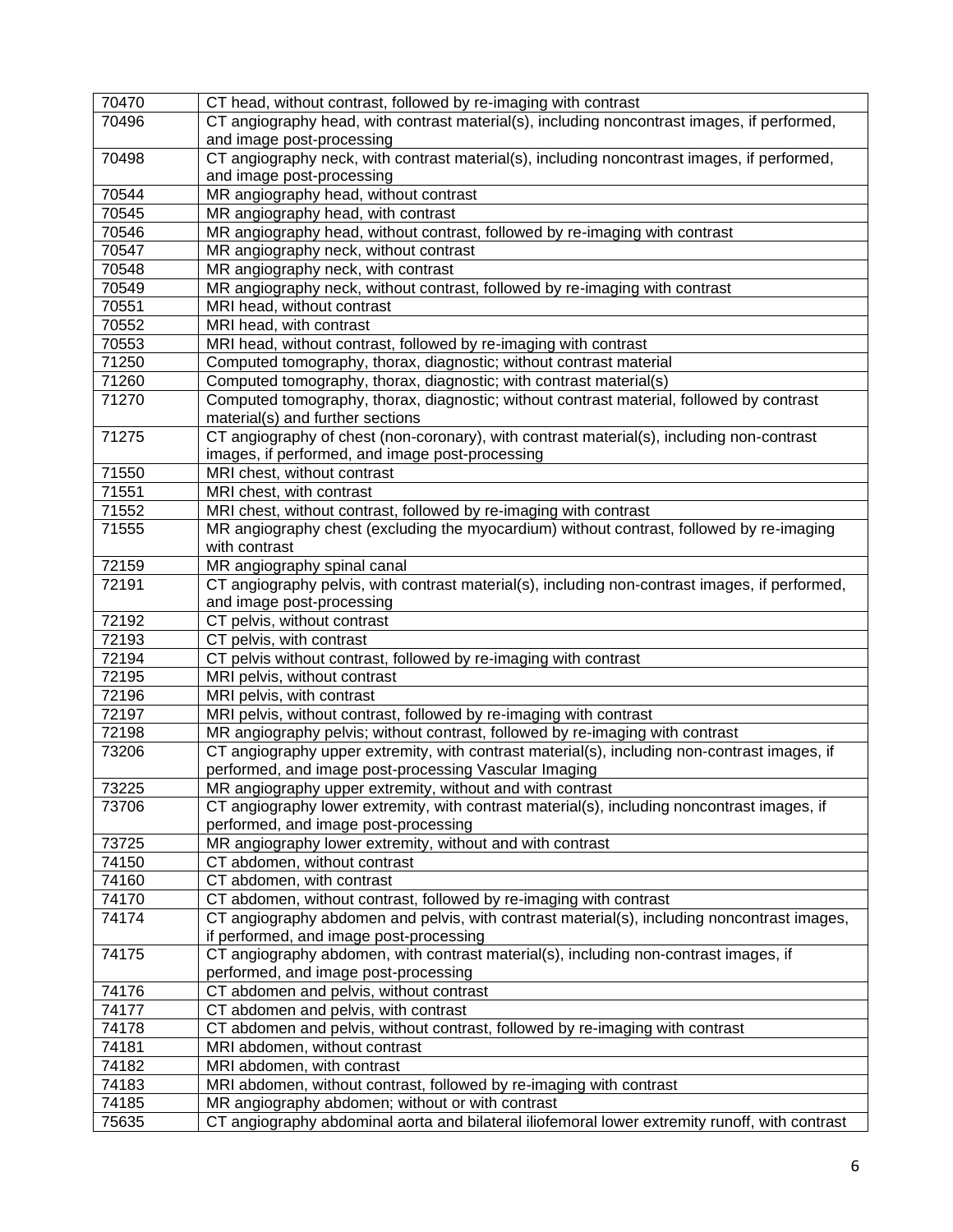|                                                                                                                                                                                                                                                                                                                                                                            | material(s), including non-contrast images, if performed, and image post-processing                                                                                                                                                                                                                                                                                                                                                                                                                                                                                                                                                                                                                                                                                                                                                                                                               |  |
|----------------------------------------------------------------------------------------------------------------------------------------------------------------------------------------------------------------------------------------------------------------------------------------------------------------------------------------------------------------------------|---------------------------------------------------------------------------------------------------------------------------------------------------------------------------------------------------------------------------------------------------------------------------------------------------------------------------------------------------------------------------------------------------------------------------------------------------------------------------------------------------------------------------------------------------------------------------------------------------------------------------------------------------------------------------------------------------------------------------------------------------------------------------------------------------------------------------------------------------------------------------------------------------|--|
|                                                                                                                                                                                                                                                                                                                                                                            |                                                                                                                                                                                                                                                                                                                                                                                                                                                                                                                                                                                                                                                                                                                                                                                                                                                                                                   |  |
| EXCEPTIONS: The following codes do not require prior authorization through AIM Specialty Health.<br>These codes are addressed in Blue Cross Blue Shield of Massachusetts Medical Policy #691 Non-Invasive<br>Vascular Studies - Duplex Scans. The codes below are considered medically necessary when the policy<br>criteria are met. Prior authorization is not required. |                                                                                                                                                                                                                                                                                                                                                                                                                                                                                                                                                                                                                                                                                                                                                                                                                                                                                                   |  |
| 93880                                                                                                                                                                                                                                                                                                                                                                      | Duplex scan of extracranial arteries; complete bilateral study                                                                                                                                                                                                                                                                                                                                                                                                                                                                                                                                                                                                                                                                                                                                                                                                                                    |  |
| 93882                                                                                                                                                                                                                                                                                                                                                                      | Duplex scan of extracranial arteries; unilateral or limited study                                                                                                                                                                                                                                                                                                                                                                                                                                                                                                                                                                                                                                                                                                                                                                                                                                 |  |
| 93922                                                                                                                                                                                                                                                                                                                                                                      | Limited bilateral noninvasive physiologic studies of upper or lower extremity arteries, (e.g., for<br>lower extremity: ankle/brachial indices at distal posterior tibial and anterior tibial/dorsalis pedis<br>arteries plus bidirectional, Doppler waveform recording and analysis at 1-2 levels, or<br>ankle/brachial indices at distal posterior tibial and anterior tibial/dorsalis pedis arteries plus<br>volume plethysmography at 1-2 levels, or ankle/ brachial indices at distal posterior tibial and<br>anterior tibial/dorsalis pedis arteries with, transcutaneous oxygen tension measurement at 1-2<br>levels)                                                                                                                                                                                                                                                                       |  |
| 93923                                                                                                                                                                                                                                                                                                                                                                      | Complete bilateral noninvasive physiologic studies of upper or lower extremity arteries, 3 or<br>more levels (e.g., for lower extremity: ankle/brachial indices at distal posterior tibial and<br>anterior tibial/dorsalis pedis arteries plus segmental blood pressure measurements with<br>bidirectional Doppler waveform recording and analysis, at 3 or more levels, or ankle/brachial<br>indices at distal posterior tibial and anterior tibial/dorsalis pedis arteries plus segmental volume<br>plethysmography at 3 or more levels, or ankle/brachial indices at distal posterior tibial and<br>anterior tibial/dorsalis pedis arteries plus segmental transcutaneous oxygen tension<br>measurements at 3 or more levels), or single level study with provocative functional<br>maneuvers (e.g., measurements with postural provocative tests, or measurements with<br>reactive hyperemia) |  |
| 93924                                                                                                                                                                                                                                                                                                                                                                      | Noninvasive physiologic studies of lower extremity arteries, at rest and following treadmill<br>stress testing, (i.e., bidirectional Doppler waveform or volume plethysmography recording and<br>analysis at rest with ankle/brachial indices immediately after and at timed intervals following<br>performance of a standardized protocol on a motorized treadmill plus recording of time of<br>onset of claudication or other symptoms, maximal walking time, and time to recovery)<br>complete bilateral study                                                                                                                                                                                                                                                                                                                                                                                 |  |
| 93925                                                                                                                                                                                                                                                                                                                                                                      | Duplex scan of lower extremity arteries or arterial bypass grafts; complete bilateral study                                                                                                                                                                                                                                                                                                                                                                                                                                                                                                                                                                                                                                                                                                                                                                                                       |  |
| 93926                                                                                                                                                                                                                                                                                                                                                                      | Duplex scan of lower extremity arteries or arterial bypass grafts; unilateral or limited study                                                                                                                                                                                                                                                                                                                                                                                                                                                                                                                                                                                                                                                                                                                                                                                                    |  |
| 93930                                                                                                                                                                                                                                                                                                                                                                      | Duplex scan of upper extremity arteries or arterial bypass grafts; complete bilateral study                                                                                                                                                                                                                                                                                                                                                                                                                                                                                                                                                                                                                                                                                                                                                                                                       |  |
| 93931                                                                                                                                                                                                                                                                                                                                                                      | Duplex scan of upper extremity arteries or arterial bypass grafts; unilateral or limited study                                                                                                                                                                                                                                                                                                                                                                                                                                                                                                                                                                                                                                                                                                                                                                                                    |  |
| 93978                                                                                                                                                                                                                                                                                                                                                                      | Duplex scan of aorta, inferior vena cava, iliac vasculature, or bypass grafts; complete study                                                                                                                                                                                                                                                                                                                                                                                                                                                                                                                                                                                                                                                                                                                                                                                                     |  |
| 93979                                                                                                                                                                                                                                                                                                                                                                      | Duplex scan of aorta, inferior vena cava, iliac vasculature, or bypass grafts; unilateral or limited<br>study                                                                                                                                                                                                                                                                                                                                                                                                                                                                                                                                                                                                                                                                                                                                                                                     |  |
| <b>HCPCS</b>                                                                                                                                                                                                                                                                                                                                                               | <b>Code Description</b>                                                                                                                                                                                                                                                                                                                                                                                                                                                                                                                                                                                                                                                                                                                                                                                                                                                                           |  |
| None                                                                                                                                                                                                                                                                                                                                                                       | None                                                                                                                                                                                                                                                                                                                                                                                                                                                                                                                                                                                                                                                                                                                                                                                                                                                                                              |  |

#### <span id="page-6-0"></span>**Table 8. Oncologic Imaging CPT, HCPCS and Diagnoses Codes**

You may access the [Oncologic Imaging Diagnoses Codes](https://www.bluecrossma.org/medical-policies/sites/g/files/csphws2091/files/acquiadam-assets/929%20AIM%20Oncologic%20Imaging%20CPT,%20HCPCS%20and%20Diagnoses%20Codes%20prn.pdf) (#929) here.

*Note: For oncologic imaging related to other areas of the body, see relevant tables above. The following codes may be applicable to oncologic imaging and may not be all inclusive.*

| <b>CPT codes</b> | <b>Code Description</b>                                                                              |
|------------------|------------------------------------------------------------------------------------------------------|
| 70450            | CT head/brain, without contrast                                                                      |
| 70460            | CT head/brain, with contrast                                                                         |
| 70470            | CT head/brain, without contrast, followed by re-imaging with contrast                                |
| 70480            | CT of orbit, sella, or posterior fossa and outer, middle or inner ear, without contrast              |
| 70481            | CT of orbit, sella, or posterior fossa and outer, middle or inner ear, with contrast                 |
|                  | CT of orbit, sella, or posterior fossa and outer, middle or inner ear, without contrast, followed by |
| 70482            | re-imaging with contrast                                                                             |
| 70486            | CT of maxillofacial area, without contrast                                                           |
| 70487            | CT of maxillofacial area, with contrast                                                              |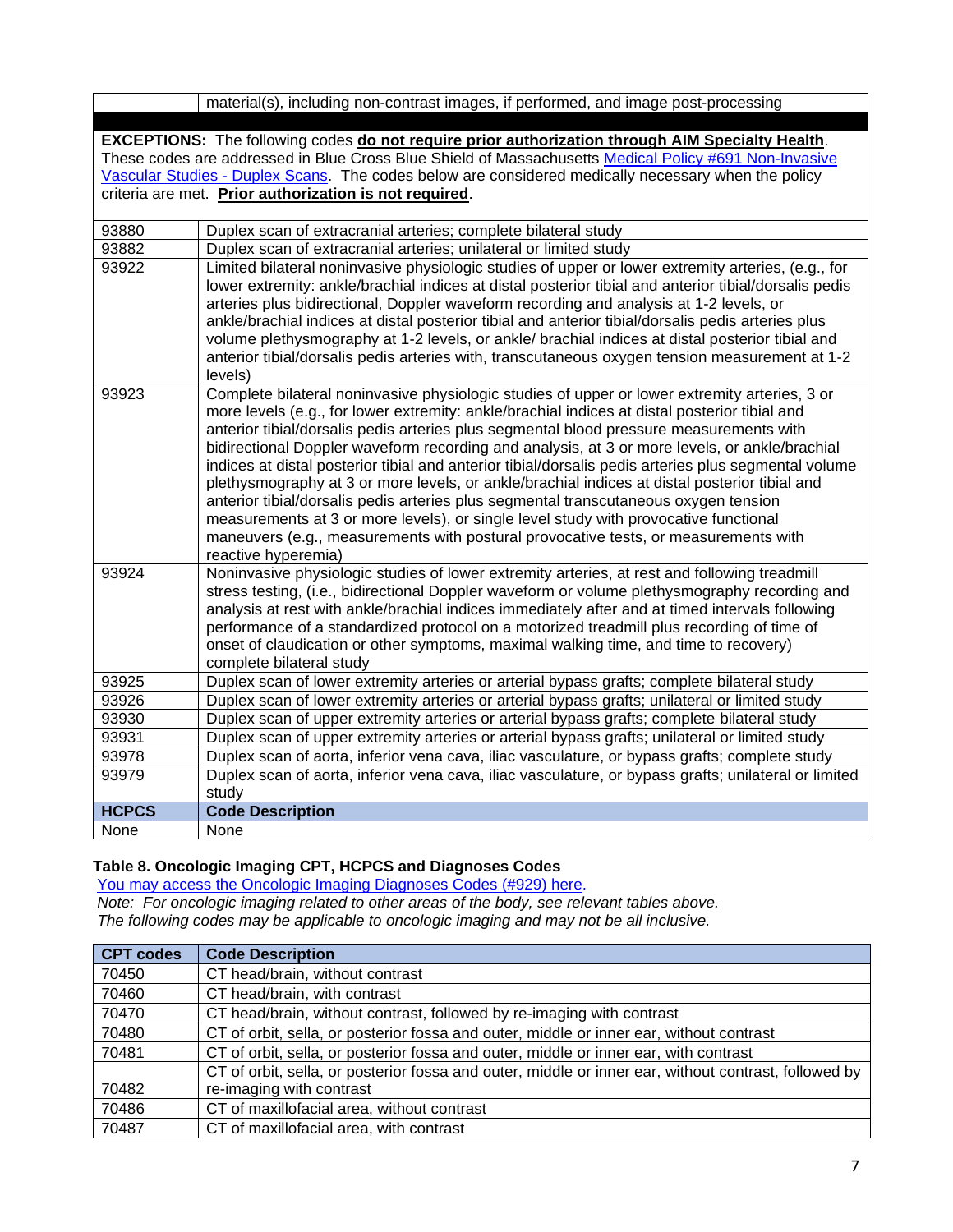| 70488 | CT of maxillofacial area, without contrast, followed by re-imaging with contrast                                                                                   |
|-------|--------------------------------------------------------------------------------------------------------------------------------------------------------------------|
| 70490 | CT, soft tissue neck, without contrast                                                                                                                             |
| 70491 | CT, soft tissue neck, with contrast                                                                                                                                |
| 70492 | CT, soft tissue neck, without contrast, followed by re-imaging with contrast                                                                                       |
| 70540 | MRI orbit, face and neck, without contrast                                                                                                                         |
| 70542 | MRI orbit, face and neck, with contrast                                                                                                                            |
| 70543 | MRI orbit, face and neck, without contrast, followed by re-imaging with contrast                                                                                   |
| 70551 | MRI brain (including brain stem), without contrast                                                                                                                 |
| 70552 | MRI brain (including brain stem), with contrast                                                                                                                    |
| 70553 | MRI brain (including brain stem), without contrast, followed by re-imaging with contrast                                                                           |
| 70554 | MRI brain functional, not requiring physician or psychologist administration                                                                                       |
|       | MRI brain functional, requiring physician or psychologist administration of entire                                                                                 |
| 70555 | neurofunctional testing                                                                                                                                            |
| 71250 | Computed tomography, thorax, diagnostic; without contrast material                                                                                                 |
| 71260 | Computed tomography, thorax, diagnostic; with contrast material(s)                                                                                                 |
|       | Computed tomography, thorax, diagnostic; without contrast material, followed by contrast                                                                           |
| 71270 | material(s) and further sections                                                                                                                                   |
| 71550 | MRI chest, without contrast                                                                                                                                        |
| 71551 | MRI chest, with contrast                                                                                                                                           |
| 71552 | MRI chest, without contrast, followed by re-imaging with contrast                                                                                                  |
| 72125 | CT cervical spine, without contrast                                                                                                                                |
| 72126 | CT cervical spine, with contrast                                                                                                                                   |
| 72127 | CT cervical spine, without contrast, followed by reimaging with contrast                                                                                           |
| 72128 | CT thoracic spine, without contrast                                                                                                                                |
| 72129 | CT thoracic spine, with contrast                                                                                                                                   |
| 72130 | CT thoracic spine, without contrast, followed by reimaging with contrast                                                                                           |
| 72131 | Computed tomography, lumbar spine; without contrast material                                                                                                       |
| 72132 | Computed tomography, lumbar spine; with contrast material                                                                                                          |
| 72133 | Computed tomography, lumbar spine; without contrast material, followed by contrast<br>material(s) and further sections                                             |
| 72141 | Magnetic resonance (eg, proton) imaging, spinal canal and contents, cervical; without contrast<br>material                                                         |
| 72142 | Magnetic resonance (eg, proton) imaging, spinal canal and contents, cervical; with contrast<br>material(s)                                                         |
| 72146 | MRI of thoracic spine, without contrast                                                                                                                            |
| 72147 | MRI of thoracic spine, with contrast                                                                                                                               |
| 72148 | Magnetic resonance (eg, proton) imaging, spinal canal and contents, lumbar; without contrast                                                                       |
|       | material                                                                                                                                                           |
| 72149 | Magnetic resonance (eg, proton) imaging, spinal canal and contents, lumbar; with contrast<br>material(s)                                                           |
| 72156 | Magnetic resonance (eg, proton) imaging, spinal canal and contents, without contrast material,<br>followed by contrast material(s) and further sequences; cervical |
| 72157 | MRI of thoracic spine, without contrast, followed by re-imaging with contrast                                                                                      |
| 72158 | Magnetic resonance (eg, proton) imaging, spinal canal and contents, without contrast material,<br>followed by contrast material(s) and further sequences; lumbar   |
| 72192 | CT pelvis without contrast                                                                                                                                         |
| 72193 | CT pelvis with contrast                                                                                                                                            |
| 72194 | CT pelvis without contrast, followed by re-imaging with contrast                                                                                                   |
| 72195 | MRI pelvis without contrast                                                                                                                                        |
| 72196 | MRI pelvis with contrast                                                                                                                                           |
| 72197 | MRI pelvis without contrast, followed by re-imaging with contrast                                                                                                  |
| 73200 | CT upper extremity, without contrast                                                                                                                               |
| 73201 | CT upper extremity, with contrast                                                                                                                                  |
| 73202 | CT upper extremity, without contrast, followed by re-imaging with contrast                                                                                         |
|       |                                                                                                                                                                    |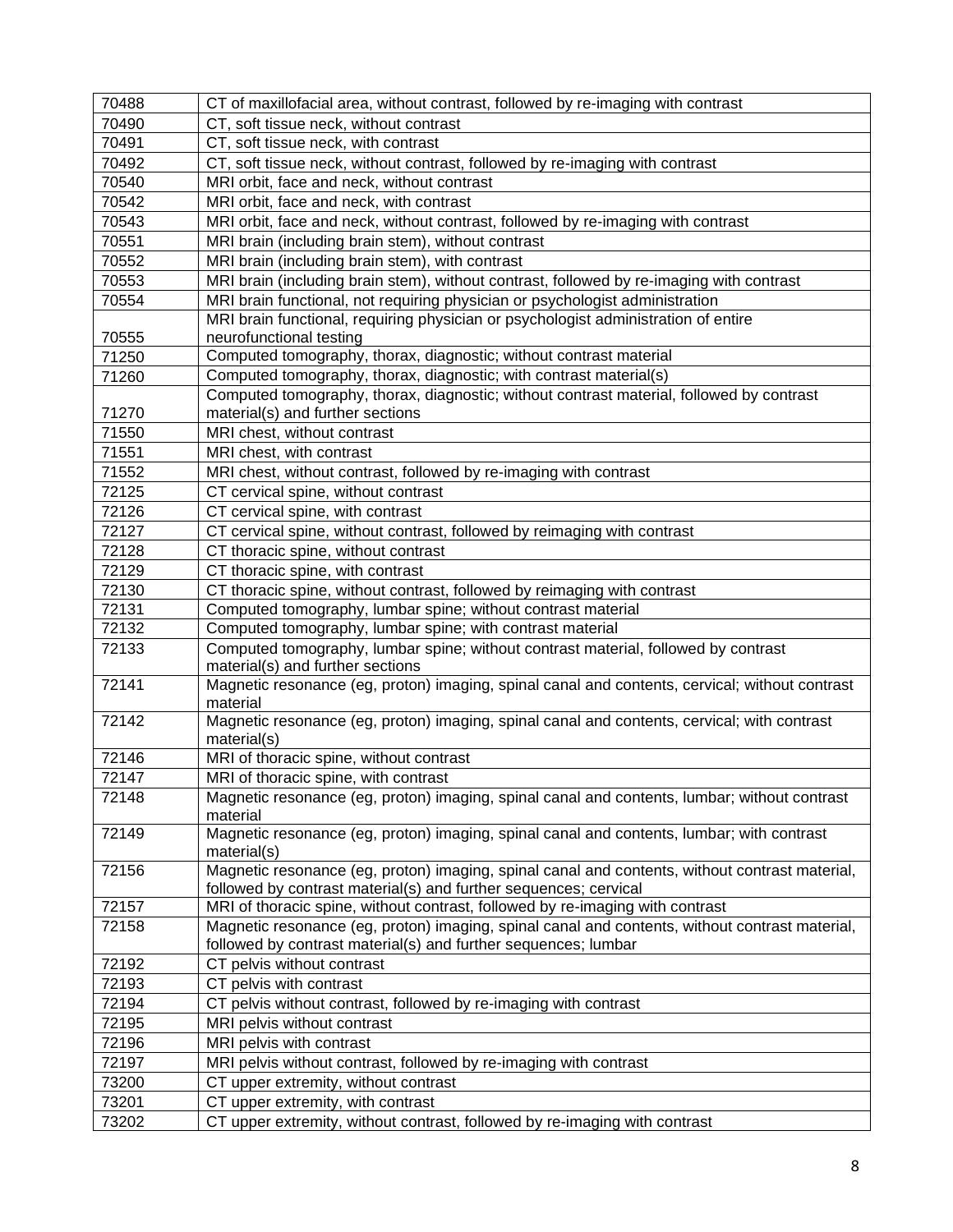| 73218          | MRI upper extremity non-joint, without contrast                                                                                                       |
|----------------|-------------------------------------------------------------------------------------------------------------------------------------------------------|
| 73219          | MRI upper extremity non-joint, with contrast                                                                                                          |
| 73220          | MRI upper extremity non-joint, without contrast, followed by re-imaging with contrast                                                                 |
| 73221          | MRI upper extremity any joint, without contrast                                                                                                       |
| 73222          | MRI upper extremity any joint, with contrast                                                                                                          |
| 73223          | MRI upper extremity any joint, without contrast, followed by re-imaging with contrast                                                                 |
| 73700          | CT lower extremity, without contrast                                                                                                                  |
| 73701          | CT lower extremity, with contrast                                                                                                                     |
| 73702          | CT lower extremity, without contrast, followed by re-imaging with contrast                                                                            |
| 73718          | MRI lower extremity non-joint, without contrast                                                                                                       |
| 73719          | MRI lower extremity non-joint, with contrast                                                                                                          |
| 73720          | MRI lower extremity non-joint, without contrast, followed by re-imaging with contrast                                                                 |
| 73721          | MRI lower extremity any joint, without contrast                                                                                                       |
| 73722          | MRI lower extremity any joint, with contrast                                                                                                          |
| 73723          | MRI lower extremity any joint, without contrast, followed by re-imaging with contrast                                                                 |
| 74150          | CT abdomen without contrast                                                                                                                           |
| 74160          | CT abdomen with contrast                                                                                                                              |
| 74170          | CT abdomen without contrast, followed by re-imaging with contrast                                                                                     |
| 74176          | CT abdomen and pelvis without contrast                                                                                                                |
| 74177          | CT abdomen and pelvis with contrast                                                                                                                   |
|                | CT abdomen and pelvis without contrast in one or both body regions, followed by re-imaging                                                            |
| 74178          | with contrast                                                                                                                                         |
| 74181          | MRI abdomen without contrast                                                                                                                          |
| 74182          | MRI abdomen with contrast                                                                                                                             |
| 74183          | MRI abdomen without contrast, followed by re-imaging with contrast                                                                                    |
| 74261          | CT colonography diagnostic, including image post-processing, without contrast                                                                         |
|                | CT colonography diagnostic, including image post-processing, with contrast including non-                                                             |
| 74262<br>74263 | contrast images, if performed                                                                                                                         |
| 76390          | CT colonography screening, including image post-processing<br>MRI spectroscopy                                                                        |
| 77046          |                                                                                                                                                       |
| 77047          | Magnetic resonance imaging, breast, without contrast material; unilateral<br>Magnetic resonance imaging, breast, without contrast material; bilateral |
| 77048          | MRI breast without and with contrast with CAD; unilateral                                                                                             |
| 77049          | MRI breast without and with contrast with CAD; bilateral                                                                                              |
| 77084          |                                                                                                                                                       |
| 78608          | MRI, bone marrow blood supply<br>Brain imaging PET, metabolic evaluation                                                                              |
| 78609          |                                                                                                                                                       |
| 78811          | Brain imaging PET, perfusion evaluation<br>PET imaging, limited area                                                                                  |
| 78812          | PET imaging, skull to mid-thigh                                                                                                                       |
| 78813          | PET imaging, whole body                                                                                                                               |
|                | PET imaging, with concurrently acquired CT for attenuation correction and anatomic                                                                    |
| 78814          | localization; limited area                                                                                                                            |
|                | PET imaging, with concurrently acquired CT for attenuation correction and anatomic                                                                    |
| 78815          | localization; skull base to midthigh                                                                                                                  |
|                | PET imaging, with concurrently acquired CT for attenuation correction and anatomic                                                                    |
| 78816          | localization; whole body                                                                                                                              |
| <b>HCPCS</b>   | <b>Code Description</b>                                                                                                                               |
| A9515          | Choline c-11, diagnostic, per study dose up to 20 millicuries                                                                                         |
|                |                                                                                                                                                       |
| A9587<br>A9588 | Gallium ga-68, dotatate, diagnostic, 0.1 millicurie<br>Fluciclovine f-18, diagnostic, 1 millicurie                                                    |

# <span id="page-8-0"></span>**Policy History**

| 3/2022<br>⊇∪∠∿<br>ັ | <br>$\sim$<br>information.<br>Clarified<br>codina   |
|---------------------|-----------------------------------------------------|
| /2021               | <br>$\sim$<br>information.<br>Clarified<br>' coding |